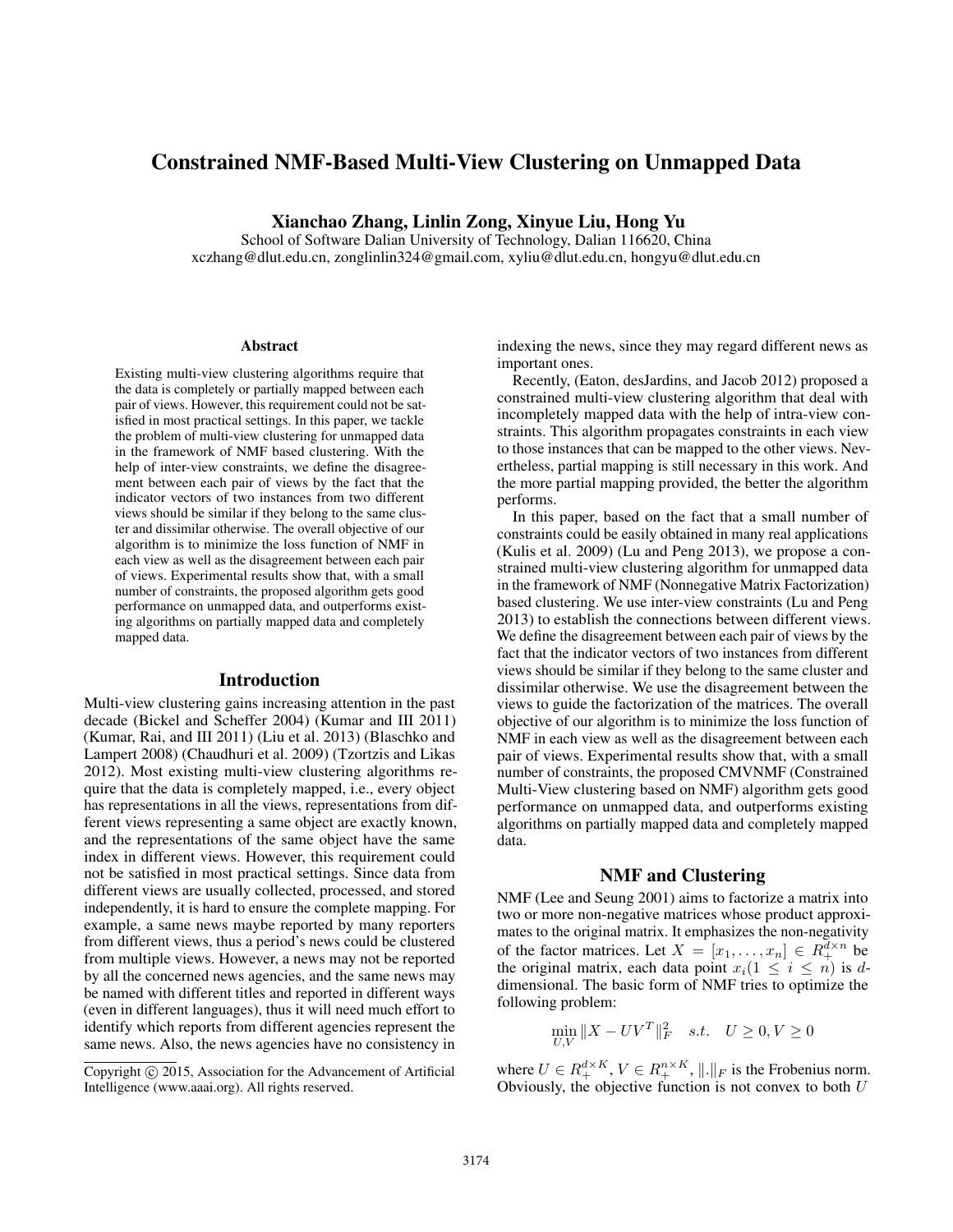and  $V$ , it's hard to find its global minima. However, there are plenty of approaches that can be used to obtain its local minima, one possible solution is to iteratively execute the following rules in eq.(1). Also, some fast algorithms are proposed for near-separable NMF (Recht et al. 2012) (Gillis and Vavasis 2013) (Kumar, Sindhwani, and Kambadur 2013).

$$
U_{ij} \leftarrow U_{ij} \frac{(XV)_{ij}}{(UV^T V)_{ij}}, V_{ij} \leftarrow V_{ij} \frac{(X^T U)_{ij}}{(V U^T U)_{ij}} \qquad (1)
$$

NMF can be used for clustering (Ding and He 2005) (Kuang, Park, and Ding 2012) (Li and Ding 2006), if each cluster can be represented by a single basis vector and different clusters correspond to different basis vectors. As in (Liu et al. 2013), NMF can also be written as

$$
x_j \approx U(V_{j,.})^T = \sum_{k=1}^K U_{.,k} V_{j,k}
$$

where  $U_{k,k}$  is the *k*-th column vector of U and  $V_{j,k}$  is the *j*-th row vector of V. If K represents the number of clusters,  $U_{k}$  can be seen as the centroid of the *k*-th cluster and  $V_{i}$  is the indicator vector, i.e., the instance belongs to the cluster having largest value in the indicator vector.

### The CMVNMF Algorithm

#### Objective Function

We are given a dataset X with v views. Let  $X^{(a)}$  =  ${x_1^{(a)}, x_2^{(a)}, \cdots, x_{n_a}^{(a)}}$  denote the set of instances, where  $n_a$  is the number of its instances in view a. If X is a mapped dataset,  $x_i^{(a)}$  and  $x_i^{(b)}$  represent the same instance, else,  $x_i^{(a)}$ and  $x_i^{(b)}$  may represent different instances. In an unmapped dataset, the number of instances may also be different in different views, i.e.,  $n_a \neq n_b$ . We aim to deal with the multiview clustering problem on unmapped data.

We are also given a set of must-link constraints  $ML^{a,b}$ between view a and view b in which  $(x_i^{(a)}, x_j^{(b)}) \in ML^{a,b}$ <br>means that  $x_i^{(a)}$  and  $x_j^{(b)}$  should belong to the same cluster, and a set of cannot-link constraints  $CL^{a,b}$  in which  $(x_i^{(a)}, x_j^{(b)}) \in CL^{a,b}$  means that  $x_i^{(a)}$  and  $x_j^{(b)}$  should be-<br>long to different clusters. A constraint is intra-view if  $a - b$ long to different clusters. A constraint is intra-view if  $a = b$ , and inter-view otherwise.

The main challenge of multi-view clustering is to explore the relationship between each pair of the views. Since the data has  $v$  views, we have  $v$  indicator matrixes. The indicator vectors of two instances from two different views should be similar if they belong to the same cluster and dissimilar otherwise. So we establish the relationship between two different views by minimizing the deviation of indicator vectors if two instances from the two views belong to the same cluster and maximizing the deviation if they belong to two different clusters. We use inter-view constraints to accomplish the task and use the following function to measure the disagreement

between the indicator vectors from view *a* and view *b*.

$$
\Delta_{a,b} = \sum_{(x_i^{(a)}, x_j^{(b)}) \in ML^{a,b}} (V_i^{(a)} - V_j^{(b)})^2
$$
  
+ 
$$
2 \sum_{(x_i^{(a)}, x_j^{(b)}) \in CL^{a,b}} V_i^{(a)} V_j^{(b)}
$$
  
s.t.  $i \in [1, n_a], j \in [1, n_b],$   
 $a \in [1, v], b \in [1, v], a > b$ 

where  $V_i^{(a)}$  is the indicator vector of the *i*-th instance in view a and  $V_i^{(b)}$  is the indicator vector of the *j*-th instance in view b. We set the coefficient of cannot-link to 2 to simplify the iteration of *V* in eq.(4).

We use the disagreement between the views to guide the factorization of the matrices. The overall objective of our algorithm is to minimize the loss function of NMF in each view as well as the disagreement between each pair of views. The objective function is as follows, where  $\beta$  is the regularization parameter controlling importance of different parts.

$$
\phi = \sum_{a} \|X^{(a)} - U^{(a)}V^{(a)T}\|_{F}^{2} + \beta \sum_{a,b \in [1,v], a > b} \Delta_{a,b}
$$
  
s.t.  $U^{(a)} \ge 0, V^{(a)} \ge 0$  (2)

#### Solution

Denote matrix  $M^{a,b} \in R^{n_a \times n_b}$  and  $C^{a,b} \in R^{n_a \times n_b}$ ,

$$
M_{ij}^{a,b} = \begin{cases} 1, & (x_i^{(a)}, x_j^{(b)}) \in ML^{a,b} \\ 0, & \text{otherwise.} \end{cases}
$$

$$
C_{ij}^{a,b} = \begin{cases} 1, & (x_i^{(a)}, x_j^{(b)}) \in CL^{a,b} \\ 0, & \text{otherwise.} \end{cases}
$$

 $\Delta_{a,b}$  can be rewritten as the form of matrix.

$$
\Delta_{a,b} = tr(V^{(a)T}D^{a,b}V^{(a)}) + tr(V^{(b)T}D^{b,a}V^{(b)}) -2tr(V^{(a)T}M^{a,b}V^{(b)}) + 2tr(V^{(a)T}C^{a,b}V^{(b)})
$$

 $-2tr(V^{(a)T}M^{a,b}V^{(b)}) + 2tr(V^{(a)T}C^{a,b}V^{(b)})$ <br>where  $tr(.)$  is the trace function.  $D^{a,b}$  and  $D^{b,a}$  are the diag-<br>onal matrix and their *ii*-th element are senarately the sum of onal matrix, and their *ii*-th element are separately the sum of the *i*-th row of  $M^{a,b}$  and the *i*-th column of  $M^{a,b}$ . We solve  $U^{(a)}$  and  $V^{(a)}$  by the following multiplicative updating rules (for brevity, we use X, U, V to represent  $X^{(a)}$ ,  $U^{(a)}$ ,  $V^{(a)}$ ) in the following.

**Fixing**  $V^{(a)}$ , computing  $U^{(a)}$  In this case, the second part of eq.(2) is a constant, and the solution of  $U^{(a)}$  is the same with that of NMF.

$$
U_{ij} \leftarrow U_{ij} \frac{(XV)_{ij}}{(UV^T V)_{ij}} \tag{3}
$$

Fixing  $U^{(a)}$ ,  $V^{(b)}$ , computing  $V^{(a)}$  At first, we introduce the definition and lemma of auxiliary function (Lee and Seung 2001).

**Definition 1** (Lee and Seung 2001)  $G(H, H<sup>t</sup>)$  is an auxil-<br>*iary* function for  $\Phi(H)$  if the conditions *iary function for* Φ(H) *if the conditions*

$$
G(H, Ht) \ge \Phi(H), G(Ht, Ht) = \Phi(Ht)
$$

*are satisfied.*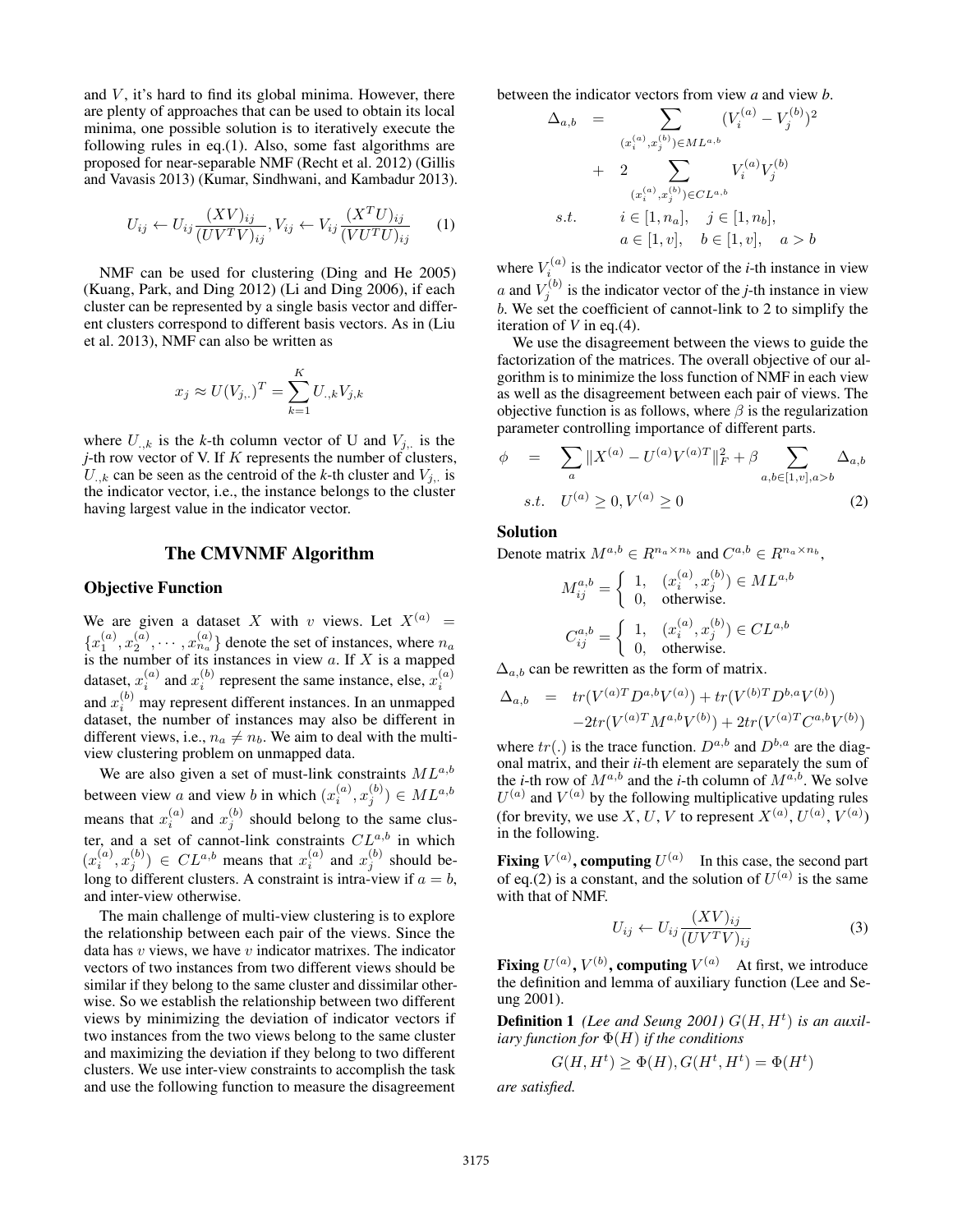Lemma 1 *(Lee and Seung 2001) If* G *is an auxiliary function, then* Φ(H) *is non-increasing under the update rule*

$$
H^{t+1} = \arg\min_{H} G(H, H^t)
$$

The key process is to find the auxiliary function for eq.(2). Like (Cai et al. 2008), we define the auxiliary function as

$$
G(V_{ij}, V_{ij}^t) = \phi(V_{ij}^t) + \phi'(V_{ij}^t)(V_{ij} - V_{ij}^t) + \Omega(V_{ij}^t)(V_{ij} - V_{ij}^t)^2
$$

where  $\varphi = D^{a,b}V^t + C^{a,b}V^{(b)}$ ,

$$
\begin{array}{rcl}\n\phi'(V_{ij}^t) & = & 2(V^t U^T U - X^T U)_{ij} \\
& & + & 2\beta \sum_{b=1, b \neq a}^v (\varphi - M^{a, b} V^{(b)})_{ij} \\
\Omega(V_{ij}^t) & = & \frac{(V^t U^T U)_{ij} + \beta \sum_{b=1, b \neq a}^v \varphi_{ij}}{V_{ij}^t}\n\end{array}
$$

It's easy to verify that if  $V_{ij}^t = V_{ij}$ , then  $G(V_{ij}, V_{ij}^t) = \phi(V_{ij}^t)$  is obviously. We only need to prove  $G(V_{ij}, V_{ij}^t) \ge \phi(V_{i})$  if  $V_t^t \neq V_{i}$ . We compare the Taylor expansion of  $\phi(V_{ij})$  if  $V_{ij}^t \neq V_{ij}$ . We compare the Taylor expansion of  $\phi(V_{ii})$ 

$$
\phi(V_{ij}) = \phi(V_{ij}^t) + \phi'(V_{ij}^t)(V_{ij} - V_{ij}^t) + \frac{\phi''(V_{ij}^t)}{2}(V_{ij} - V_{ij}^t)^2
$$

with  $G(V_{ij}, V_{ij}^t)$  and

$$
\phi''(V_{ij}^t) = 2(U^T U)_{jj} + 2\beta \sum_{b=1, b \neq a}^{v} D_{ii}^{a,b}
$$

Since

$$
(V^{t}U^{T}U)_{ij} = \sum_{s=1}^{k} V_{is}^{t}(U^{T}U)_{sj} \geq V_{ij}^{t}(U^{T}U)_{jj}
$$

and

$$
\varphi_{ij} = \sum_{s=1}^{n_a} (D_{is}^{a,b} V_{sj}^t) + (C^{a,b} V^{(b)})_{ij} \ge D_{ii}^{a,b} V_{ij}^t
$$

thus  $G(V_{ij}, V_{ij}^t) \ge \phi(V_{ij})$  holds. Replacing  $G(H, H^t)$  in eq. (1) by eq. (4) results in the undate rule: eq.(1) by eq.(4) results in the update rule:

$$
V_{ij} = -\frac{-2\Omega(V_{ij}^t)V_{ij}^t + \phi'(V_{ij}^t)}{2\Omega(V_{ij}^t)}
$$
(4)  

$$
= V_{ij}^t \frac{(X^T U)_{ij} + \beta \sum_{b=1, b \neq a}^v (M^{a,b} V^{(b)})_{ij}}{(V^t U^T U)_{ij} + \beta \sum_{b=1, b \neq a}^v \varphi_{ij}}
$$

## Algorithm

Summarizing the former analysis, we give the algorithm framework (names as CMVNMF) in Algorithm 1. We initialize the algorithm by the result of a basic clustering method, e.g. *k*-means, in each view. We normalize the dataset in each view at first. CMVNMF will work in the case that *V* in each view is comparable. Analyzing the updating rule of *U* and *V* , Algorithm 1: *CMVNMF algorithm* Input:  $X^{(a)} = \{x_1^{(a)}, x_2^{(a)}, \cdots, x_{n_a}^{(a)}\}$ : the multi-view data sets  $M^{a,b}$  matrix represent the must-link constraints  $M^{a,b}$ : matrix represent the must-link constraints between view  $a$  and view  $b$  $C^{a,b}$ : matrix represent the cannot-link constraints between view  $a$  and view  $b$ k: number of clusters Output:  $label^{(a)}$ : the labels of each instance in view a For every view a, normalize  $X^{(a)}$ ; For every two view a and b, compute  $D^{a,b}$ ; Initialize  $U^{(a)}$ ,  $V^{(a)}$ ; repeat for  $a = 1$  *to* v **do** Fixing  $V^{(a)}$ , update  $U^{(a)}$  by eq.(3); Fixing  $U^{(a)}$  and  $V^{(b)}$ , update  $V^{(a)}$  by eq.(4); end until eq.(2) *is converged*; Label each data point  $x_i^{(a)}$  using  $label_i^{(a)}$ ,  $label_i^{(a)} = \arg \max_{1 \leq j \leq k} V_{ij}^{(a)}$ .

it can be seen that if *X* and the initializations of *U* and *V* are comparable, *V* will be comparable.

Given a dataset  $X^{(a)} \in R^{d_a \times n_a}$  with k clusters, the complexity of updating  $U^{(a)}$  is  $O(d_a n_a k)$ , which is the same with NMF. In terms of the updating of  $V^{(a)}$ , CMVNMF needs more calculation than NMF. The complexity of updating  $V^{(a)}$  is  $O(d_a n_a k + \sum_{b=1, b \neq a}^{v} n_a n_b k)$ . The more views,<br>the more multiplication operation. This is reasonable because CMVNMF tries to learn from all views.

### Discussion

CMVNMF uses the same basic NMF framework as (Liu et al. 2013) (Liu and Han 2013). However, the work in (Liu et al. 2013) (Liu and Han 2013) uses a regularization term between different views, which can only work on mapped data. CMVNMF uses inter-view constraints to build connections between different views and can work on mapped data, partially mapped data and unmapped data.

We separately use squared error to penalize the deviation of indication vectors on inter-view must-link constraints and use dot product to penalize the deviation of indication vectors on inter-view cannot-link constraints. This is because that they have opposite impacts, thus the different penalization ensures the non-negativity of each part in the objective function.

Note that  $\Delta_{a,b}$  can also utilize intra-view constraints to indicate the deviation of indication vectors of two instances in the same view, this can be realized be setting  $a = b$ . However, with the same number of constraints, mixed interview constraints and intra-view constraints do not provide as much as inter-view connection information as pure inter-view constraints.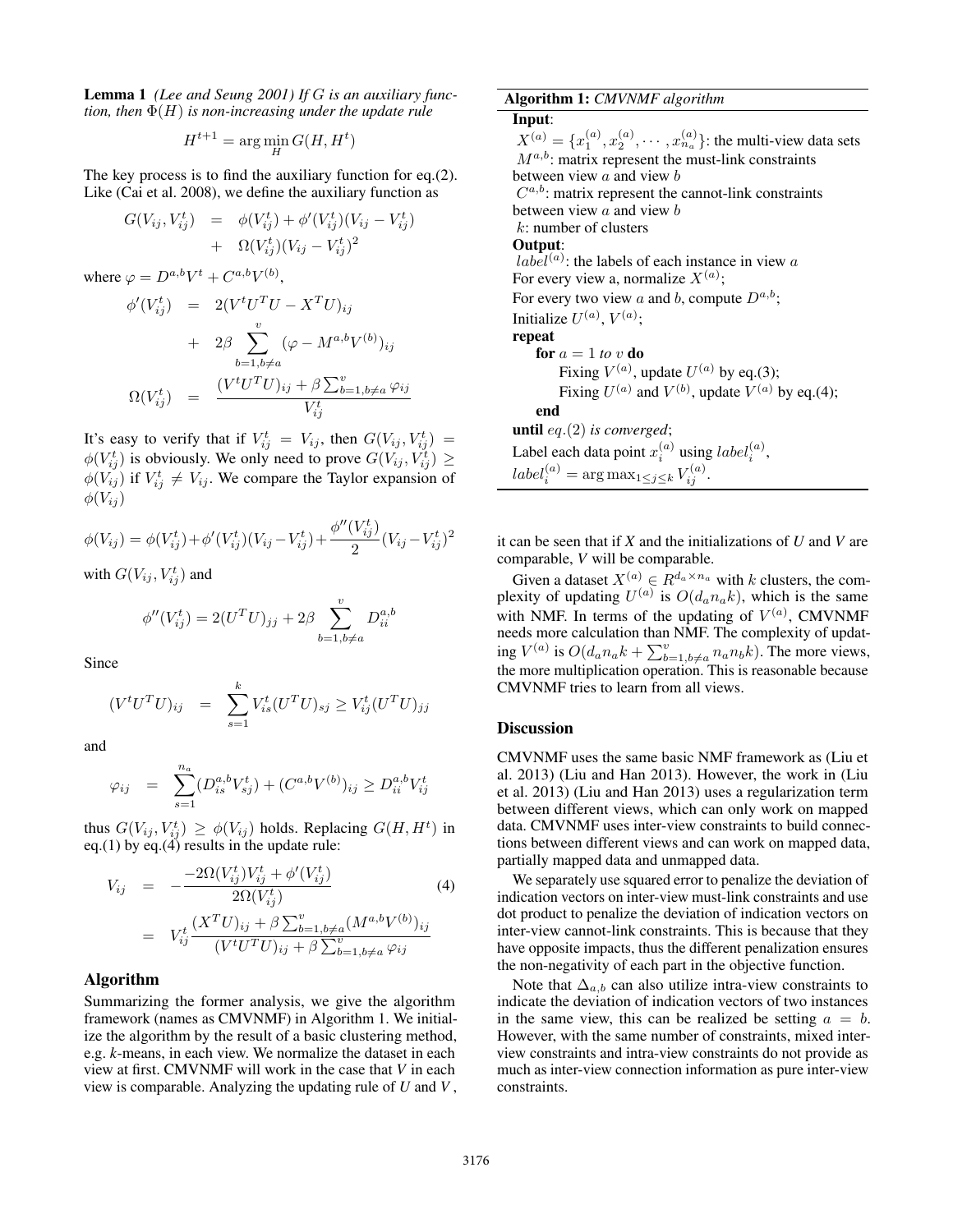# **Experiments**

## Experiments on Unmapped Data

Datasets We use three benchmark datasets, UCI Handwritten  $Digit<sup>1</sup>$ , Reuters<sup>2</sup> and Webkb<sup>3</sup> to investigate the impact of inter-view constraints on CMVNMF. UCI Handwritten consists of handwritten digits (0-9). We experiment on 3 views: 76 Fourier coefficients of the character shapes, 240 pixel averages and 47 Zernike moments. Webkb is composed of web pages collected from computer science department websites of four universities: Cornell, Texas, Washington and Wisconsin. The web pages are classified into 7 categories. Here, we choose four most populous categories (course, faculty, project, student) for clustering. A web page is made of three views: the text on it, the anchor text on the hyperlinks pointing to it and the text in its title. Reuters contains 1200 documents over the 6 labels. Each sample is translated into five languages. We experiment on the English, French and German views. UCI Handwritten, Reuters and Webkb are all benchmarks for traditional multi-view clustering algorithms, thus they are arranged with complete mapping. To get unmapped datasets, we randomly select 95% samples on each view, then permute each view and regardless the new indices of representations of an object in all the views.

Settings As both inter-view must-link constraints and interview cannot-link constraints are helpful in our method, in these experiments and the following experiments we use both of the two type of constraints<sup>4</sup>. We get the inter-view constraints by randomly selecting representations of two objects from different views, judge whether they belong to the same ground truth cluster or not, and set them must-link or cannotlink. We set  $\beta = 1$  in all experiments. We use accuracy (ACC) and normalized mutual information (NMI) (Xu, Liu, and Gong 2003) to measure the performance. To avoid randomness, we conduct the algorithms 20 runs with different initializations and report the average results.

**Results** Figure 1  $\sim$  Figure 3 show the clustering performances with increasing the number of inter-view constraints between any two views by using 0.5% to 10% constraints with step 0.5%. From the results it can be seen that the performance of CMVNMF generally increases with the increasing of the number of constraints. From 0.5% constraints to some inflection point between 1% to 3%, the performance increases sharply with the number of constraints. After the inflection point, the increasing slows down, and finally the performance becomes stable. This is because that inter-view constraints can transfer the information across views and guide the clustering process. When the number of constraints reaches the inflection point, they can provide enough mutual information to guide multi-view clustering.

1 http://archive.ics.uci.edu/ml/datasets/Multiple+Features



Figure 1: ACC and NMI on Handwritten w.r.t Number of **Constraints** 



Figure 2: ACC and NMI on Reuters w.r.t Number of Constraints

## Experiments on Partially Mapped Data

**Datasets** We use two benchmark datasets, 3-Sources<sup>5</sup> and Wikipedia (Rasiwasia et al. 2010) to demonstrate the effectiveness of CMVNMF on partially mapped data. 3-Sources is collected from three online news sources. There are totally 948 news stories covering 416 distinct ones. Some stories are not reported by all three sources, thus 3-Sources is originally partially mapped. The Wikipedia benchmark dataset contains 2800 documents derived from Wikipedia. Each document is actually a text-image pair, annotated with a label from the vocabulary of 10 semantic classes. Wikipedia is completely mapped, and we randomly select 2000 documents in each view and make 70% of them mapped.

Settings We compare CMVNMF with Constraint Prop (Eaton, desJardins, and Jacob 2012), which is designed for partially mapped data. For CMVNMF, we use 5% inter-view constraints. For Constraint Prop, we use 5% intra-view constraints, and set the parameter *t* using cross validation.

Results The results are shown in Table1, which show that CMVNMF performs much better than Constraint Prop using

<sup>2</sup> http://membres-liglab.imag.fr/grimal/data.html

<sup>3</sup> http://www.cs.cmu.edu/afs/cs.cmu.edu/project/theo-20/www/data/

<sup>&</sup>lt;sup>4</sup>We also try using only must-links and cannot-links, but these settings perform worth than using both, due to space limitation, we do not report these results.

<sup>5</sup> http://mlg.ucd.ie/datasets/3sources.html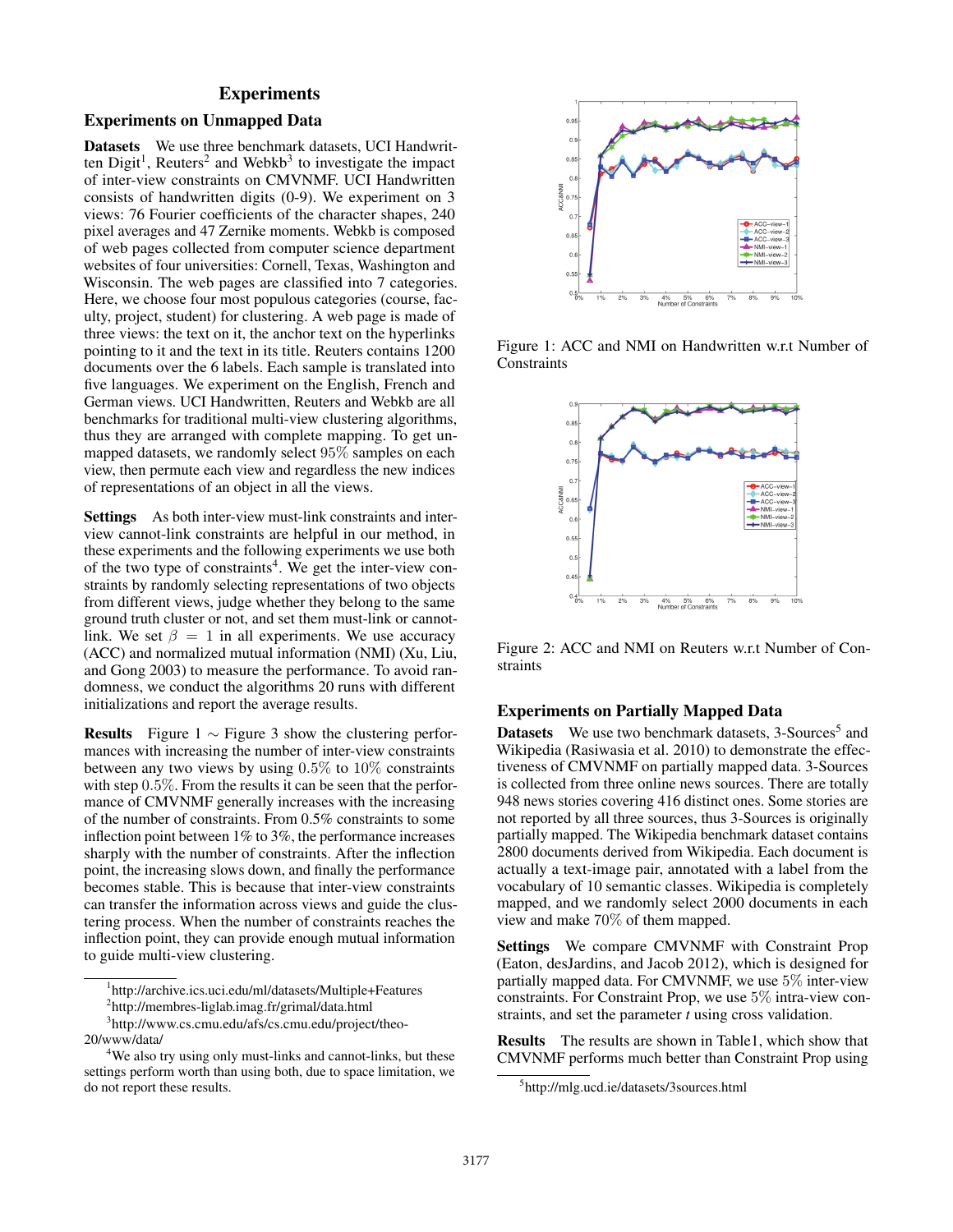

Figure 3: ACC and NMI on Webkb w.r.t Number of Constraints

|  |  | Table 1: ACC and NMI on Partially Mapped Data |
|--|--|-----------------------------------------------|
|  |  |                                               |

| <b>DATASET</b>      | ALGORITHM               | $ACC(\%)$       |                 |                 | $NMI(\%)$       |                 |                          |
|---------------------|-------------------------|-----------------|-----------------|-----------------|-----------------|-----------------|--------------------------|
|                     |                         | VIEW 1          | VIEW 2          | VIEW 3          | VIEW 1          | VIEW 2          | VIEW 3                   |
| <b>THREESOURCES</b> | CONSTRAINT PROP $(5\%)$ | $55.1 \pm .51$  | $52.9 \pm 1.72$ | $34.5 \pm .15$  | $46.9 \pm .61$  | $41.0 \pm 1.19$ | $34.0 \pm 2.84$          |
|                     | CMVNMF(5%)              | $66.7 \pm 7.06$ | $71.4 \pm 6.53$ | $74.9 \pm 5.68$ | $74.6 \pm 6.58$ | $77.3 \pm 6.89$ | $79.2 \pm 5.50$          |
| <b>WIKIPEDIA</b>    | CONSTRAINT PROP $(5\%)$ | $17.6 \pm .13$  | $77.0 \pm .71$  | -               | $4.46 \pm .02$  | $85.8 \pm .21$  | $\overline{\phantom{0}}$ |
|                     | CMVNMF(5%)              | $86.7 \pm 2.49$ | $86.7 \pm 2.66$ | -               | $94.6 \pm 1.31$ | $94.5 \pm 1.28$ | $\overline{\phantom{a}}$ |

the same number of (inter-view v.s. intra-view) constraints. This is because that the inter-view constraints of CMVNMF provide enough mutual information for multi-view clustering, and CMVNMF uses NMF as the building block, which has been proved to be very effective for clustering.

# Experiments on Completely Mapped Data

Datasets We use two datasets, Cora<sup>2</sup> and UCI Handwritten Digits<sup>1</sup>, to demonstrate the effectiveness of CMVNMF on completely mapped data. Cora is comprised of 2708 documents over 7 labels. Every document is represented by 4 views (content, inbound, outbound, cites). Because cites is the sum of inbound and outbound, we only use the content, inbound and outbound views.

Settings We compare CMVNMF with NMF, one fast NMF algorithm XRAY (Kumar, Sindhwani, and Kambadur 2013), two NMF based multi-view clustering algorithms, multiNMF (Liu et al. 2013) and ConcatNMF (Kumar, Rai, and III 2011), and one spectral multi-view clustering algorithm, CoReguar (Kumar, Rai, and III 2011). The baseline algorithms are set with their original settings. For CMVNMF, we use 5% interview constraints. Since the data is completely mapped, we also test CMVNMF with 0 constraints.

Results Table 2 shows the clustering results on Cora and Handwritten. From the results it can be seen that CMVNMF  $(0\%)$  show no superiority over the baseline algorithms, but CMVNMF  $(5\%)$  performs much better than the other algorithms. This is because that the inter-view constraints not only boost the mutual information between views upon mapping, but also guide the clustering processing to get better results, i.e, inter-view must-links try to minimize the distance between objects from different views in the same cluster, and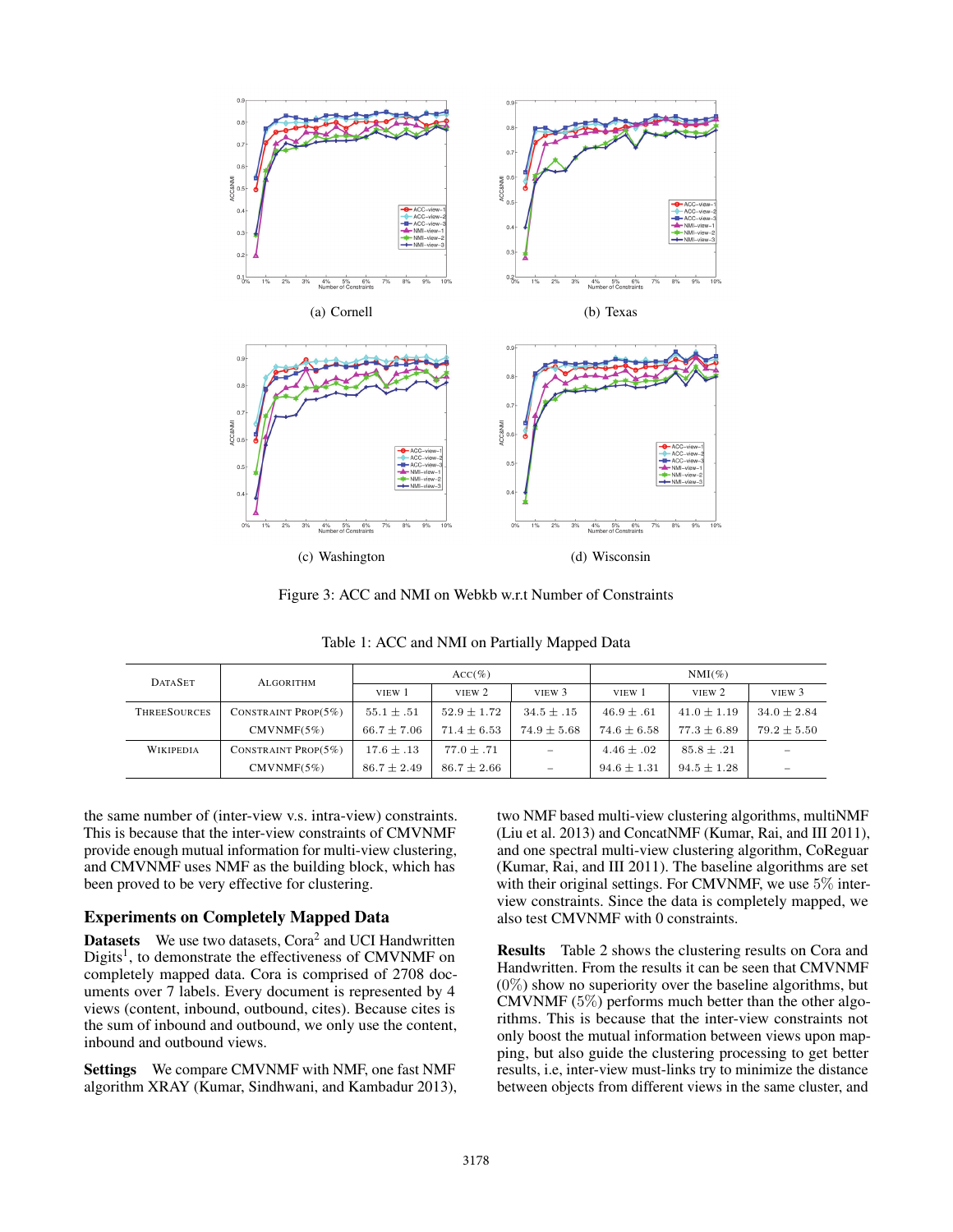| <b>DATASET</b>     | <b>ALGORITHM</b> | $ACC(\%)$       |                 |                 | $NMI(\%)$       |                 |                 |
|--------------------|------------------|-----------------|-----------------|-----------------|-----------------|-----------------|-----------------|
|                    |                  | VIEW 1          | VIEW 2          | VIEW 3          | VIEW 1          | VIEW 2          | VIEW 3          |
| CORA               | <b>NMF</b>       | $38.3 \pm 3.16$ | $29.1 \pm 1.83$ | $36.9 \pm 2.56$ | $16.3 \pm 2.95$ | $11.0 \pm .90$  | $23.3 \pm 1.78$ |
|                    | <b>XRAY</b>      | $32.6 \pm .39$  | $30.1 \pm .15$  | $33.4 \pm .00$  | $16.0 \pm 1.40$ | $4.30 \pm .52$  | $19.6 \pm .00$  |
|                    | <b>CONCATNMF</b> | $34.8 \pm .00$  | $34.8 \pm .00$  | $34.8 \pm .00$  | $20.0 \pm .00$  | $20.0 \pm .00$  | $20.0 \pm .00$  |
|                    | MULTINMF         | $33.9 \pm 2.16$ | $34.8 \pm 1.54$ | $35.7 \pm 3.21$ | $13.2 \pm 1.30$ | $12.0 \pm 1.03$ | $21.3 \pm 1.46$ |
|                    | <b>COREGUAR</b>  | $40.6 \pm 2.53$ | $42.6 \pm 2.60$ | $42.0 \pm 2.56$ | $22.8 \pm .60$  | $23.3 \pm .45$  | $23.1 \pm .57$  |
|                    | $CMVNMF(0\%)$    | $37.9 \pm 1.16$ | $33.6 \pm 1.35$ | $40.7 \pm 3.87$ | $16.0 \pm .00$  | $13.8 \pm .44$  | $23.9 \pm 2.75$ |
|                    | CMVNMF(5%)       | $58.6 \pm 12.2$ | $65.8 \pm 9.24$ | $64.3 \pm 8.94$ | $64.1 \pm 9.00$ | $68.5 \pm 7.66$ | $65.4 \pm 8.45$ |
| <b>HANDWRITTEN</b> | <b>NMF</b>       | $71.6 \pm 3.18$ | $71.8 \pm 4.95$ | $52.2 \pm 1.41$ | $66.1 \pm 1.24$ | $69.7 \pm 1.95$ | $49.7 \pm .74$  |
|                    | <b>XRAY</b>      | $58.6 \pm .69$  | $67.8 \pm .10$  | $50.5 \pm .11$  | $56.2 \pm .65$  | $60.5 \pm .15$  | $46.5 \pm .11$  |
|                    | <b>CONCATNMF</b> | $75.8 \pm .87$  | $75.8 \pm .87$  | $75.8 \pm .87$  | $68.9 \pm .43$  | $68.9 \pm .43$  | $68.9 \pm .43$  |
|                    | MULTINMF         | $82.4 \pm 3.22$ | $83.5 \pm 3.51$ | $62.5 \pm 3.22$ | $73.6 \pm 2.49$ | $74.6 \pm 3.29$ | $57.4 \pm 2.19$ |
|                    | <b>COREGUAR</b>  | $75.0 \pm 5.19$ | $76.0 \pm 3.15$ | $76.5 \pm 3.92$ | $68.9 \pm 2.09$ | $68.8 \pm 1.41$ | $69.7 \pm 1.51$ |
|                    | $CMVNMF(0\%)$    | $72.9 \pm 3.37$ | $76.4 \pm 6.27$ | $54.6 \pm 3.64$ | $69.7 \pm 1.93$ | $70.1 \pm 3.10$ | $52.0 \pm 1.18$ |
|                    | CMVNMF(5%)       | $82.6 \pm 8.71$ | $82.1 \pm 7.44$ | $82.1 \pm 8.73$ | $93.7 \pm 3.78$ | $93.5 \pm 3.44$ | $93.5 \pm 3.85$ |

Table 2: ACC and NMI on Completely Mapped Data

inter-view cannot-links try to maximize the distance between objects from different views in different clusters.

# Related Work

# Multi-view Clustering

Spectral algorithms (de Sa 2005) creates a bipartite graph based on the nodes' co-occurring in both views and find a cut that crosses fewest lines. (Zhou and Burges 2007) generalizes the normalized cut from a single view to multiple views via a random walk. (Kumar and III 2011) reconstructs the similarity matrix of one view by the eigenvectors of the Laplacian in other views. (Kumar, Rai, and III 2011) integrates multiple information by co-regularizing the clustering hypotheses.

NMF based algorithms (Akata, Thurau, and Bauckhage 2011) enforces a shared coefficient matrix among different views. (Greene and Cunningham 2009) assumes that clustering results have been obtained from each view, and employs NMF over the clustering results. (Liu et al. 2013) (Liu and Han 2013) minimizes the difference between coefficient matrix of each view and the consensus matrix.

Other algorithms (Bickel and Scheffer 2004) applies Co-EM for multi-view clustering. (Blaschko and Lampert 2008) (Chaudhuri et al. 2009) extracts a shared subspace among the views and conduct clustering in the shared subspace. (Tzortzis and Likas 2012) learns a unified kernel through a weighted combination of kernels of all the views. (Bruno and Marchand-maillet 2009) utilizes consensus analysis to integrate single-view clustering results.

# Constrained Clustering

Constrained single-view algorithms Due to the fact that a small number of constraints are easy to obtain in many real applications, constraints have been widely used for clustering. Many constrained (sing-view) clustering methods have been proposed (Wang, Li, and Zhang 2008) (Chen et al. 2008) (Li, Ding, and Jordan 2007) (Kulis et al. 2009) (Wang and Davidson 2010). They use constraints to adjust clustering objective functions or learn new distances, showing that constraints are much helpful to improve clustering result.

Constrained multi-view algorithms (Eaton, desJardins, and Jacob 2012) proposes a constrained multi-view clustering algorithm that deal with incompletely mapped data with the help of intra-view constraints. This algorithm propagates constraints in each view to those instances that can be mapped to the other views. Iteratively, constraints in each view are transferred across views via the partial mapping. (Lu and Peng 2013) propagates both intra-view pairwise constraints and inter-view pairwise constraints to accomplish the task of cross-view retrieval. Our proposed algorithm uses inter-view constraints (intra-view constraints could also be used, but they are not as effective as inter-view constraints). Different from all existing multi-view clustering algorithms, our algorithm can work on unmapped data.

# Conclusion

In this paper, in the context of constrained clustering, we have addressed the problem of multi-view clustering for unmapped data, on which existing algorithms do not work. The proposed algorithm CMVNMF uses NMF as the basic clustering framework, and uses a small number of inter-view constraints instead of mapping to get mutual information between views. Experimental results on several benchmark datasets for multi-view clustering show that, with a small number of constraints, CMVNMF obtains high clustering accuracy on unmapped data, and outperforms existing algorithms on partially mapped data and completely mapped data. For future work we will investigate how to improve the effectiveness of both inter-view and intra-view constraints with constraint propagation, and study robustness of the algorithm to some mis-specification of constraints.